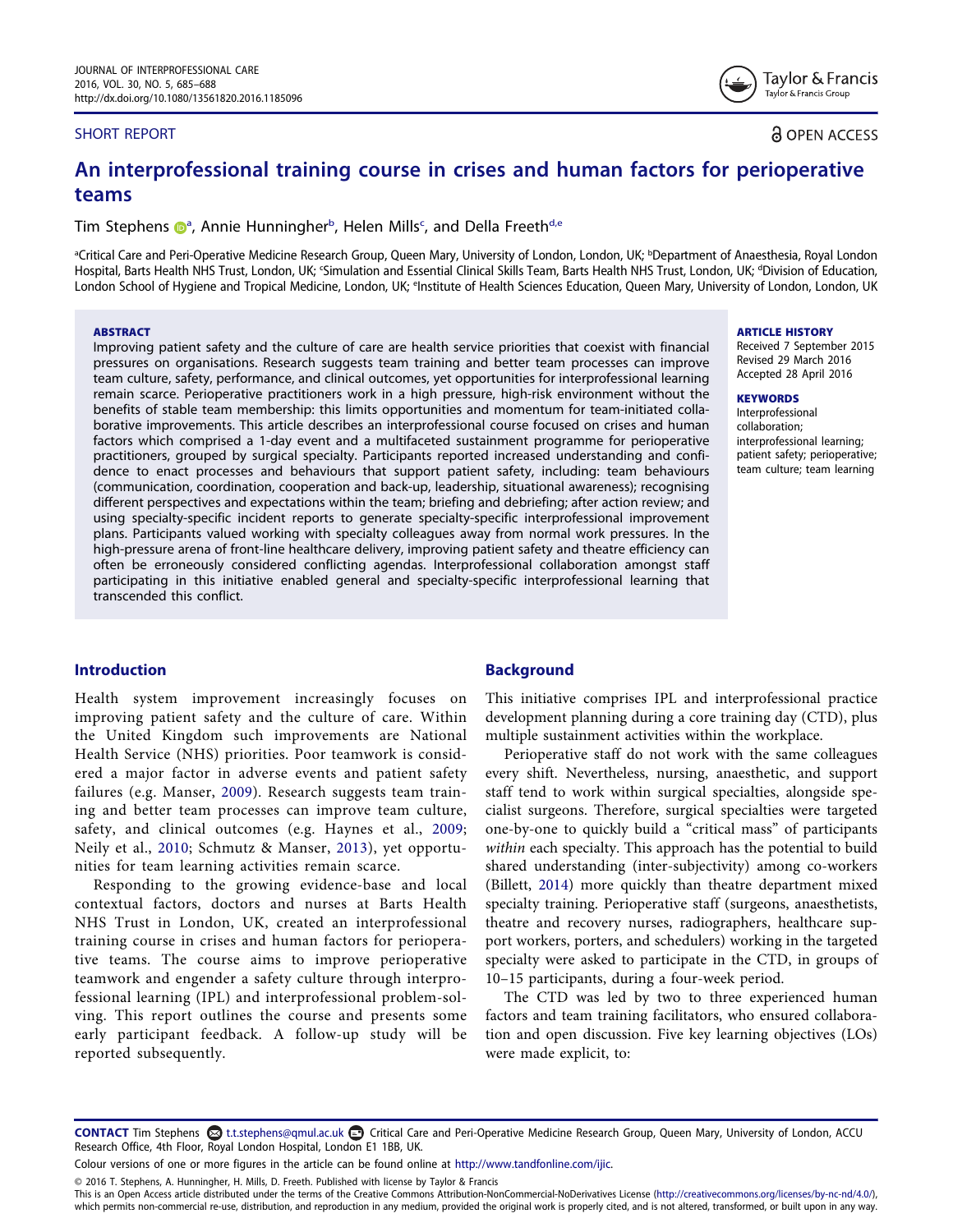- (1) Appreciate the elements of effective teamwork.
- (2) Explore and share perceptions of exemplary team member behaviour.
- (3) Co-create strategies to ensure effective team briefings and debriefings occur.
- (4) Understand the after action review (AAR) process (Walker, Andrews, Grewcock, & Halligan, [2012\)](#page-3-5).
- (5) Understand how incident reporting can be used to generate team learning and effect change.

A recently refined framework that identifies five elements for teamwork (communication, coordination, cooperation & back-up behaviour, leadership, and situational awareness; Hull, Arora, Kassab, Kneebone & Sevdalis, [2011\)](#page-3-6) was used to develop the learning activities. This framework was presented, then experienced through practical team exercises that required the five elements for successful completion (LO1). Workshops addressing LOs 2, 3, and 5 used small group work and facilitated whole group discussion. In one workshop, for example, participants reviewed recent incident reports from their own surgical specialty. Interprofessional discussion generated new ideas and improvement plans (LO5).

AAR is a structured debrief technique used to generate team learning after a safety incident (Walker et al., [2012](#page-3-5)). The CTD included a simulated AAR and facilitated discussion of potential applications for the team (LO4).

The sustainment strategy included a monthly theatres newsletter, a display of safety data in theatres, support to facilitate the delivery of AARs after incidents and patient safety failures, a weekly governance meeting, and seminars delivered by leading safety culture experts.

# **Methods**

The study adopted a quasi-experimental post intervention (with follow-up) design and aimed to identify if the IPL and problem-solving initiated by this interprofessional training course is followed by improved team behaviours and theatre efficiency.

#### Data collection

Participant feedback and self-assessed learning from the CTD (questionnaire completed at the end of the day; reported in this article) plus a follow-up study (routinely collected theatre management and safety data) were triangulated with questionnaires completed by perioperative staff (to be reported in a subsequent article). Likert scales gauged agreement with six statements (see below) and satisfaction with 15 facets of the CTD (1 very poor; 5 very good). Four text boxes were provided for responses to open questions.

## Data analysis

Likert-scale responses were summarised with descriptive statistics and graphs. Free-text responses were examined through inductive content analysis (Elo & Kyngäs, [2008\)](#page-3-7). Two authors (TS & HM) independently reviewed the data, generated and refined themes; then they compared and discussed the independent theme lists. After several rounds of coding and discussion, the authors agreed upon a single set of themes.

## Ethical considerations

The study design was reviewed under the Queen Mary University London "fast-track" research ethics process for very low-risk research and also discussed with the Barts Health NHS Trust Research Governance Team.

## **Results**

Between January and November 2014, 130 staff working across six surgical specialties (orthopaedics, maxilla-facial, renal, vascular, trauma, and neurosurgery) were offered CTD places; 122 (94%) attended: 46 surgeons, 30 anaesthetists, 46 nurses and other health professionals (theatre and recovery nurses, radiographers, operating department practitioners, and porters); 102 (84% of attendees) provided feedback. Within each group, participants spanned very junior to the most senior practitioners.

Feedback was very positive: mean scores ranged from 4.5 to 5.0.

Over 85% of participants agreed or strongly agreed with the following statements: "I would like our team to review our theatre incidents regularly" (100%); "I better understand what my team members would consider exemplary behaviour" (99%); "I feel better prepared to participate in team debriefs using the AAR tool" (95%); "I feel better prepared to participate in, or run, team briefing or debriefing" (93%); and "I feel better prepared to use the WHO surgical checklist" (87%).

[Figure 1](#page-2-0) illustrates frequencies for themes emerging from 177 free-text statements responding to the request "Please describe two things you have learnt or found interesting today". Themes T1–T6 relate to the content and LOs of the CTD. T1 included comments that referred to an element of the effective teamwork framework (Hull et al., [2011\)](#page-3-6), while T3 contained comments about the importance of teamwork. T2 grouped comments recognising different perspectives within the team, e.g. "realise needs and problems of other groups" and "learning what the other sub-teams see as exemplary behaviour". Comments relating to AAR formed T4, e.g. "how AAR can make people feel supported and may encourage more to raise issues". T5 included comments that valued briefing/debriefing and T6 related to making or analysing incident reports.

Themes T7–T10 represented learning outcomes beyond the five explicit LOs: theatre process and efficiency-focused (T7); ideas for improvements and increased understanding (T9); appreciation of team time away from daily pressures (T8); and recognising the importance of the WHO Safer Surgery Checklist (T10).

# **Discussion**

Post-CTD feedback from participants was very positive: each component was valued, agreement with the provided statements was high, and the analysis found that participants' perceived learning from the training linked to each explicit LO and the wider objectives. Some areas for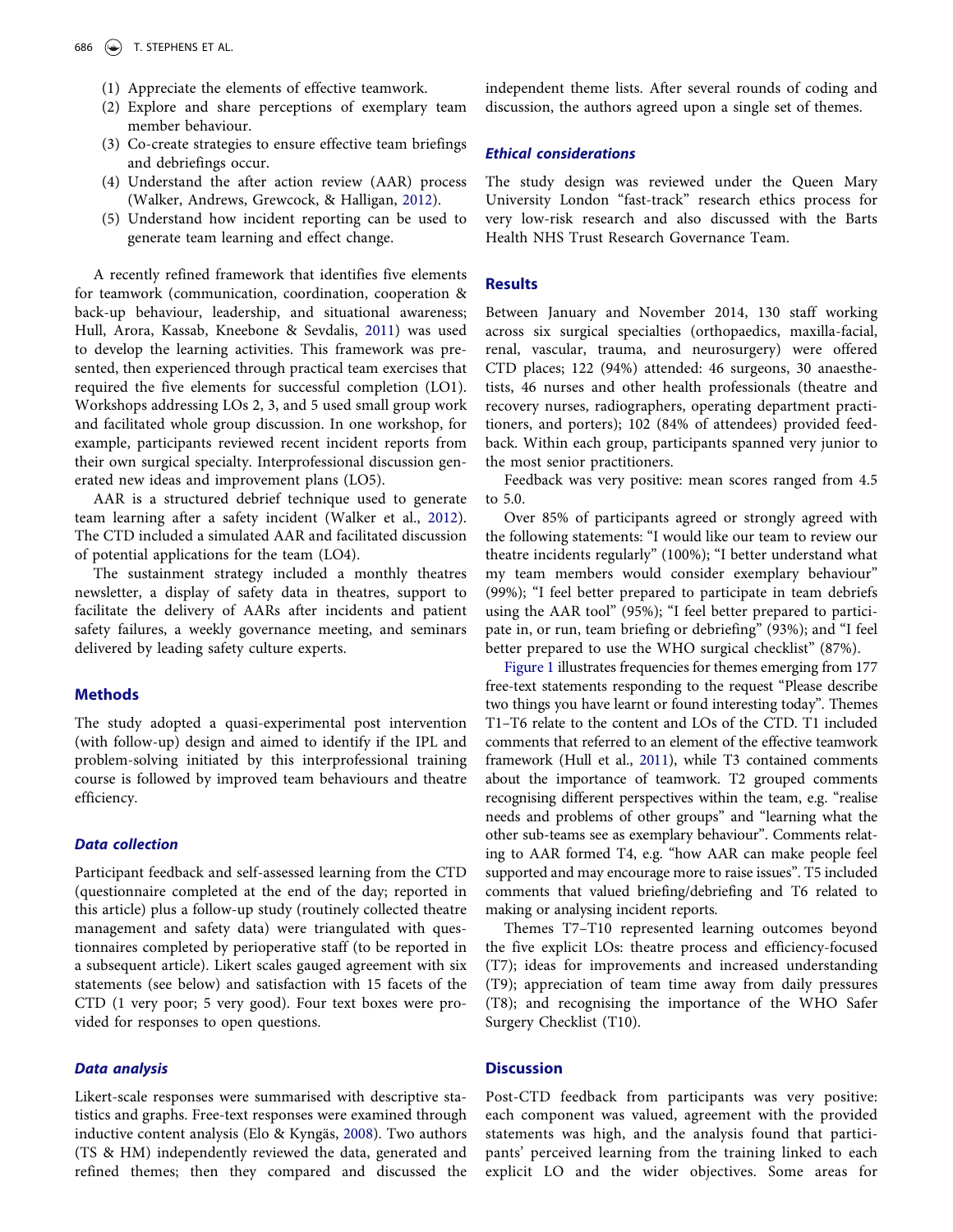

<span id="page-2-0"></span>Figure 1. Themes emerging from the inductive content analysis and related learning objectives.

improvement were identified through the evaluation, and addressed. Reactions to the CTD also helped focus the ongoing sustainment programme.

Collegiate sharing of perceptions and improvement ideas and the development of tools to support daily work became possible when the participants were engaged in interprofessional discussion and problem-solving, away from the time pressures and professional hierarchies of daily work. The tools included specialty-specific briefing cards encompassing the safety-related information needs of the nursing, anaesthetic, and surgical teams, to help realise effective team briefings (LO3).

Ethnography focused on safety cultures in operating theatres (Gillespie, Gwinner, Chaboyer, & Fairweather, [2013\)](#page-3-8) has emphasised the importance of building shared understandings through open communication, managing contextual stressors, speaking up in a strongly hierarchical culture, and the strains of fluid team membership. In response, the CTD setting allowed different professional discourses (Rowland & Kitto, [2014\)](#page-3-9) about safety and efficiency to be heard and incorporated into a co-constructed interprofessional multi-vocal narrative (Clark, [2014\)](#page-3-10). This is important because nurses and doctors experience interprofessional collaboration differently (Sollami, Caricati, & Sarli, [2015\)](#page-3-11).

The CTDs generated planned improvements to interprofessional perioperative practices, which aimed to improve both safety and efficiency: several hinged on improved coordination of contributions to perioperative work, a challenge that has also been explored by Lillebo and Faxvaag ([2015](#page-3-12)). Deeper understanding of different perspectives within the team may lead to more effective team behaviours

(Hull et al., [2011](#page-3-6)) and thus better, safer teamwork (Manser, [2009\)](#page-3-0).

Part of the CTD focused on the surgical specialty's last 50 incident reports. This generated high levels of engagement and positive feedback, which may subsequently support higher levels of incident reporting and safety improvements, as has been noted elsewhere following a brief training intervention focused on patient safety (Nagelkerk et al., [2014](#page-3-13)).

In relation to study limitations, inevitably for a post-intervention evaluation, the outcomes reported by participants are mainly knowledge gain, insights, and planned actions: we know that participants like the CTD but we do not yet know if it improves patient safety and perioperative team performance. Our ongoing follow-up study aims to detect longer-term changes in perceptions, behaviour, and theatre efficiency. These will not necessarily be easy to discern or isolate from other factors. The effects may be small due to the challenges of following through on planned changes upon return to busy, resource-constrained working environments (Christofilos, DeMatteo, & Penciner, [2015\)](#page-3-14). The work of operating theatres is closely coupled with the work of other hospital departments which also contribute to patient safety and operating theatres' efficiency. This will limit the discernible impact of IPL and practice development among perioperative practitioners. Furthermore, patient safety and service efficiency are such strong local and national agendas that multiple improvement initiatives coexist, making it difficult to isolate the impact of any one: that is simply the reality of research in modern healthcare environments.